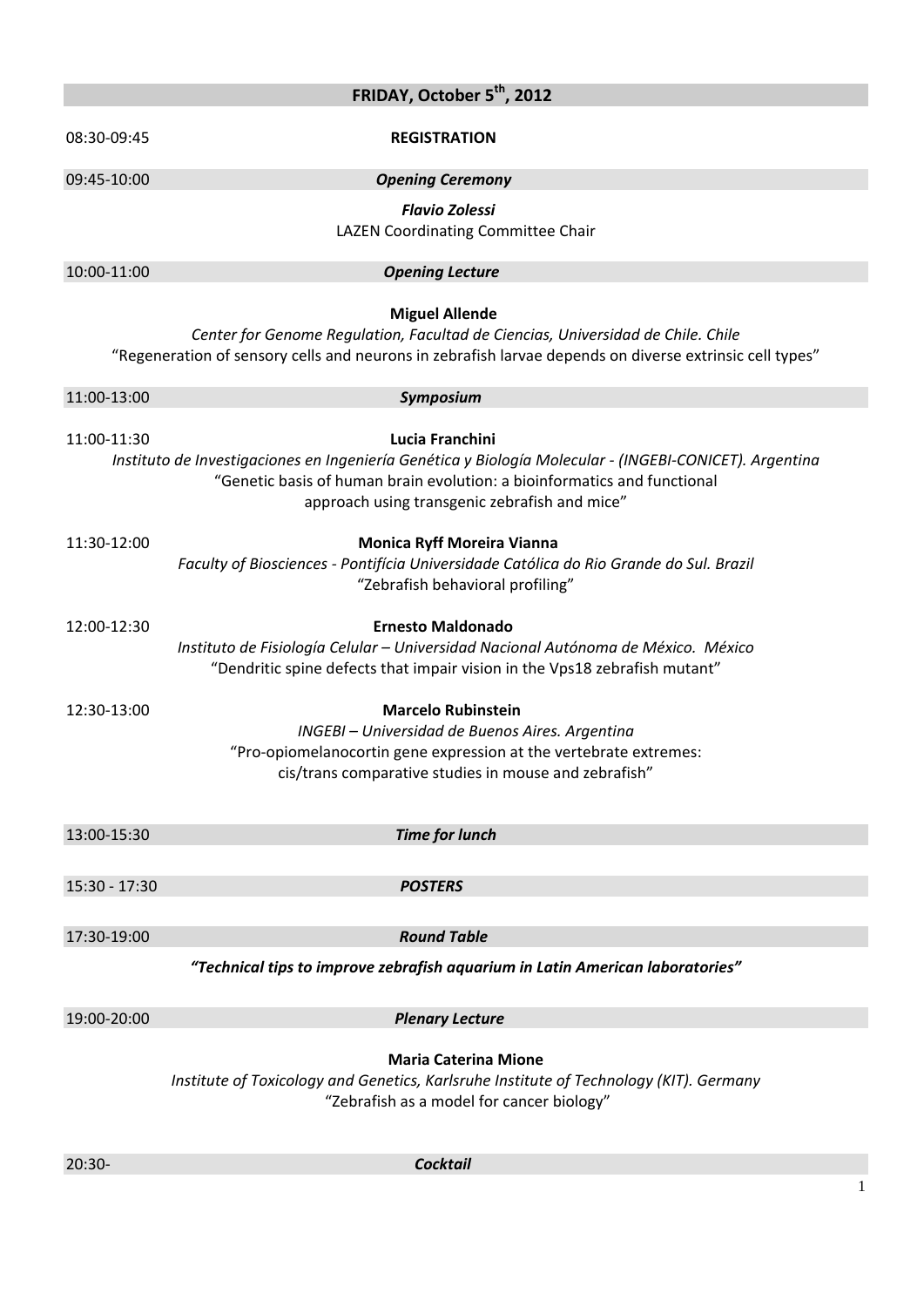| SATURDAY, October 6 <sup>th</sup> , 2012 |                                                                                                                                                                                                                                                                           |  |
|------------------------------------------|---------------------------------------------------------------------------------------------------------------------------------------------------------------------------------------------------------------------------------------------------------------------------|--|
| 08:30-10:30                              | Symposium                                                                                                                                                                                                                                                                 |  |
| 08:30-09:00                              | Carmen Feijóo<br>Facultad de Ciencias Biológicas - Universidad Andrés Bello. Chile<br>"Antibiotics in aquaculture and their effects on the innate immune system of fish"                                                                                                  |  |
| 09:00-09:30                              | Sergio Simonetta<br>Fundación Instituto Leloir - CONICET. Argentina<br>"Developing new technologies for automatic zebrafish tracking"                                                                                                                                     |  |
| 09:30-10:00                              | José L. Badano<br>Institut Pasteur de Montevideo. Uruguay<br>"Using zebrafish to understand the cellular basis of human ciliopathies:<br>characterizing the Bardet-Biedl syndrome modifier CCDC28B"                                                                       |  |
| 10:00-10:30                              | <b>Enrique Salas</b><br>Instituto de Biotecnologia - Universidad Nacional Autonoma de México - México<br>"Knockdown of Rac1 small GTPase leads to down regulation of glutation peroxidase 4<br>expression and induce oxidative stress during early zebrafish development" |  |
| 10:30-11:00                              | COFFEE BREAK                                                                                                                                                                                                                                                              |  |
|                                          |                                                                                                                                                                                                                                                                           |  |
| 11:00-13:00                              | Symposium                                                                                                                                                                                                                                                                 |  |
| 11:00-11:30                              | <b>Flavio Zolessi</b><br>Facultad de Ciencias - Universidad de la República. Uruguay<br>"Influence of the local environment on early neuronal differentiation in the zebrafish retina"                                                                                    |  |
| 11:30-12:00                              | <b>María Paula Faillace</b><br>Facultad de Medicina - Universidad de Buenos Aires. Argentina<br>"Regeneration of zebrafish retina depends on the expression and activity of<br>purinergic signaling molecules"                                                            |  |
| 12:00-12:30                              | <b>José María Monserrat</b><br>Instituto de Ciências Biológicas - Universidade Federal do Rio Grande. Brazil<br>"Toxicity of nanomaterials in zebrafish"                                                                                                                  |  |
| 12:30-13:00                              | Miguel L. Concha<br>Institute of Biomedical Sciences - University of Chile. Chile.<br>"In vivo analysis of individual and collective cell migration in teleost embryos"                                                                                                   |  |
| 13:00-15:30                              | <b>Time for lunch</b>                                                                                                                                                                                                                                                     |  |
| $15:30 - 17:30$                          | <b>POSTERS</b>                                                                                                                                                                                                                                                            |  |